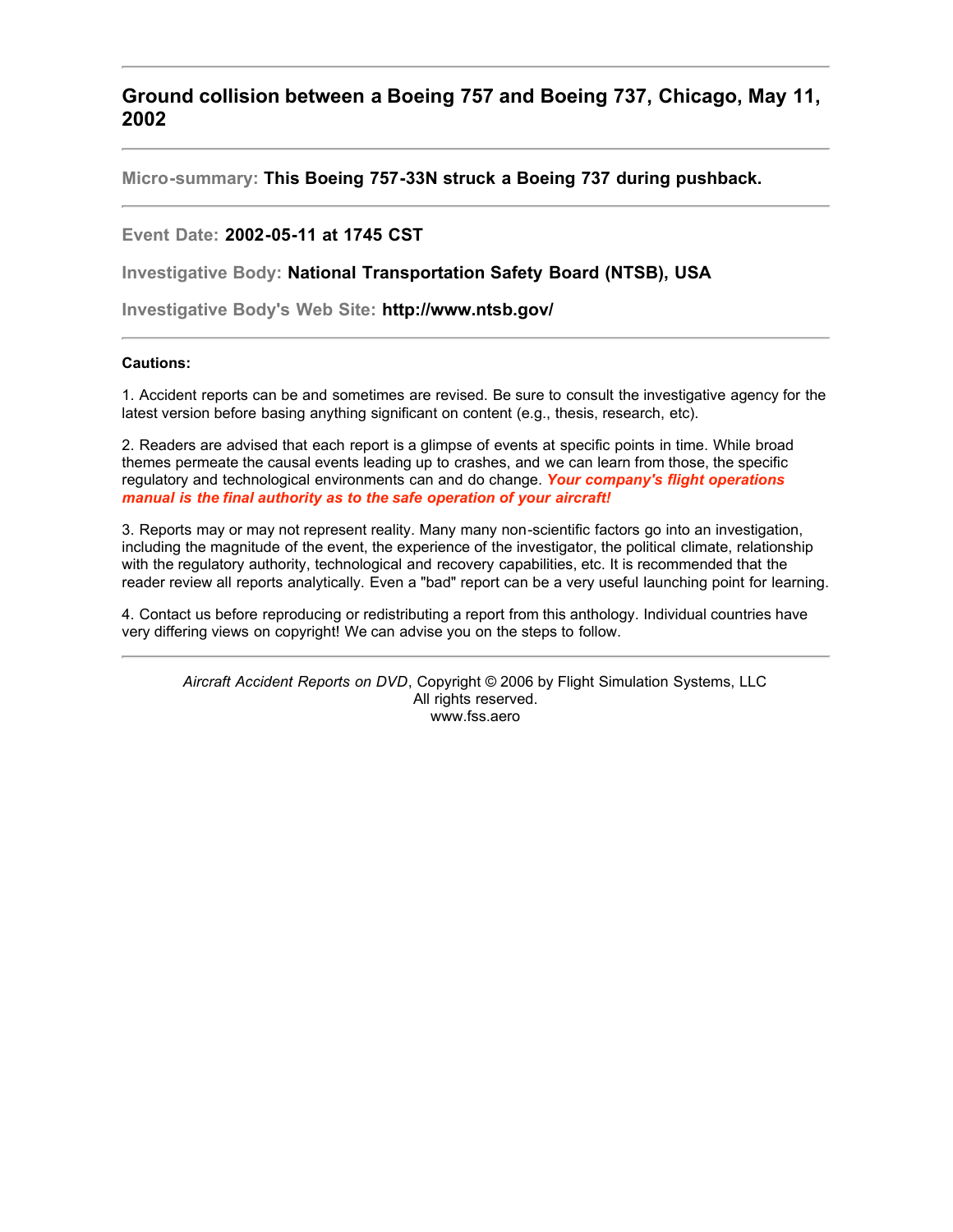| <b>National Transportation Safety Board</b><br>NTSB ID: CHI02LA128<br>Aircraft Registration Number: N552TZ                                                                                                                                                                                                                                                                                                                                                                                                                                                                                                                                                                                                                                                                                                                                                                                                                                                                                                                                                                                                                                                                                                                                                                                                                                                                                                                                                                                                                                                                                                                                                                                                                                                                                                                                                                                                                                                                                                                                                                                                                                                                                                                                                                                                                                                                                                                                                                                                                                                                                                                                                                                                                                                                                                                                                                                                                                                                                                                                                                                                                                                                  |                             |                             |                            |                                  |  |  |  |  |  |  |
|-----------------------------------------------------------------------------------------------------------------------------------------------------------------------------------------------------------------------------------------------------------------------------------------------------------------------------------------------------------------------------------------------------------------------------------------------------------------------------------------------------------------------------------------------------------------------------------------------------------------------------------------------------------------------------------------------------------------------------------------------------------------------------------------------------------------------------------------------------------------------------------------------------------------------------------------------------------------------------------------------------------------------------------------------------------------------------------------------------------------------------------------------------------------------------------------------------------------------------------------------------------------------------------------------------------------------------------------------------------------------------------------------------------------------------------------------------------------------------------------------------------------------------------------------------------------------------------------------------------------------------------------------------------------------------------------------------------------------------------------------------------------------------------------------------------------------------------------------------------------------------------------------------------------------------------------------------------------------------------------------------------------------------------------------------------------------------------------------------------------------------------------------------------------------------------------------------------------------------------------------------------------------------------------------------------------------------------------------------------------------------------------------------------------------------------------------------------------------------------------------------------------------------------------------------------------------------------------------------------------------------------------------------------------------------------------------------------------------------------------------------------------------------------------------------------------------------------------------------------------------------------------------------------------------------------------------------------------------------------------------------------------------------------------------------------------------------------------------------------------------------------------------------------------------------|-----------------------------|-----------------------------|----------------------------|----------------------------------|--|--|--|--|--|--|
| <b>FACTUAL REPORT</b>                                                                                                                                                                                                                                                                                                                                                                                                                                                                                                                                                                                                                                                                                                                                                                                                                                                                                                                                                                                                                                                                                                                                                                                                                                                                                                                                                                                                                                                                                                                                                                                                                                                                                                                                                                                                                                                                                                                                                                                                                                                                                                                                                                                                                                                                                                                                                                                                                                                                                                                                                                                                                                                                                                                                                                                                                                                                                                                                                                                                                                                                                                                                                       | Occurrence Date: 05/11/2002 |                             | Most Critical Injury: None |                                  |  |  |  |  |  |  |
| AVIATION<br>Occurrence Type: Accident<br>Investigated By: NTSB                                                                                                                                                                                                                                                                                                                                                                                                                                                                                                                                                                                                                                                                                                                                                                                                                                                                                                                                                                                                                                                                                                                                                                                                                                                                                                                                                                                                                                                                                                                                                                                                                                                                                                                                                                                                                                                                                                                                                                                                                                                                                                                                                                                                                                                                                                                                                                                                                                                                                                                                                                                                                                                                                                                                                                                                                                                                                                                                                                                                                                                                                                              |                             |                             |                            |                                  |  |  |  |  |  |  |
| Location/Time                                                                                                                                                                                                                                                                                                                                                                                                                                                                                                                                                                                                                                                                                                                                                                                                                                                                                                                                                                                                                                                                                                                                                                                                                                                                                                                                                                                                                                                                                                                                                                                                                                                                                                                                                                                                                                                                                                                                                                                                                                                                                                                                                                                                                                                                                                                                                                                                                                                                                                                                                                                                                                                                                                                                                                                                                                                                                                                                                                                                                                                                                                                                                               |                             |                             |                            |                                  |  |  |  |  |  |  |
| <b>Nearest City/Place</b>                                                                                                                                                                                                                                                                                                                                                                                                                                                                                                                                                                                                                                                                                                                                                                                                                                                                                                                                                                                                                                                                                                                                                                                                                                                                                                                                                                                                                                                                                                                                                                                                                                                                                                                                                                                                                                                                                                                                                                                                                                                                                                                                                                                                                                                                                                                                                                                                                                                                                                                                                                                                                                                                                                                                                                                                                                                                                                                                                                                                                                                                                                                                                   | <b>State</b>                | Zip Code                    |                            |                                  |  |  |  |  |  |  |
| Chicago                                                                                                                                                                                                                                                                                                                                                                                                                                                                                                                                                                                                                                                                                                                                                                                                                                                                                                                                                                                                                                                                                                                                                                                                                                                                                                                                                                                                                                                                                                                                                                                                                                                                                                                                                                                                                                                                                                                                                                                                                                                                                                                                                                                                                                                                                                                                                                                                                                                                                                                                                                                                                                                                                                                                                                                                                                                                                                                                                                                                                                                                                                                                                                     | IL                          | 60805<br><b>CST</b><br>1745 |                            |                                  |  |  |  |  |  |  |
| Distance From Landing Facility: 0<br>Direction From Airport: 0<br>Airport Proximity: On Airport                                                                                                                                                                                                                                                                                                                                                                                                                                                                                                                                                                                                                                                                                                                                                                                                                                                                                                                                                                                                                                                                                                                                                                                                                                                                                                                                                                                                                                                                                                                                                                                                                                                                                                                                                                                                                                                                                                                                                                                                                                                                                                                                                                                                                                                                                                                                                                                                                                                                                                                                                                                                                                                                                                                                                                                                                                                                                                                                                                                                                                                                             |                             |                             |                            |                                  |  |  |  |  |  |  |
| <b>Aircraft Information Summary</b>                                                                                                                                                                                                                                                                                                                                                                                                                                                                                                                                                                                                                                                                                                                                                                                                                                                                                                                                                                                                                                                                                                                                                                                                                                                                                                                                                                                                                                                                                                                                                                                                                                                                                                                                                                                                                                                                                                                                                                                                                                                                                                                                                                                                                                                                                                                                                                                                                                                                                                                                                                                                                                                                                                                                                                                                                                                                                                                                                                                                                                                                                                                                         |                             |                             |                            |                                  |  |  |  |  |  |  |
| <b>Aircraft Manufacturer</b><br>Model/Series<br>Type of Aircraft                                                                                                                                                                                                                                                                                                                                                                                                                                                                                                                                                                                                                                                                                                                                                                                                                                                                                                                                                                                                                                                                                                                                                                                                                                                                                                                                                                                                                                                                                                                                                                                                                                                                                                                                                                                                                                                                                                                                                                                                                                                                                                                                                                                                                                                                                                                                                                                                                                                                                                                                                                                                                                                                                                                                                                                                                                                                                                                                                                                                                                                                                                            |                             |                             |                            |                                  |  |  |  |  |  |  |
| Boeing                                                                                                                                                                                                                                                                                                                                                                                                                                                                                                                                                                                                                                                                                                                                                                                                                                                                                                                                                                                                                                                                                                                                                                                                                                                                                                                                                                                                                                                                                                                                                                                                                                                                                                                                                                                                                                                                                                                                                                                                                                                                                                                                                                                                                                                                                                                                                                                                                                                                                                                                                                                                                                                                                                                                                                                                                                                                                                                                                                                                                                                                                                                                                                      | 757-33N<br>Airplane         |                             |                            |                                  |  |  |  |  |  |  |
| Sightseeing Flight: No                                                                                                                                                                                                                                                                                                                                                                                                                                                                                                                                                                                                                                                                                                                                                                                                                                                                                                                                                                                                                                                                                                                                                                                                                                                                                                                                                                                                                                                                                                                                                                                                                                                                                                                                                                                                                                                                                                                                                                                                                                                                                                                                                                                                                                                                                                                                                                                                                                                                                                                                                                                                                                                                                                                                                                                                                                                                                                                                                                                                                                                                                                                                                      |                             |                             |                            | Air Medical Transport Flight: No |  |  |  |  |  |  |
| <b>Narrative</b>                                                                                                                                                                                                                                                                                                                                                                                                                                                                                                                                                                                                                                                                                                                                                                                                                                                                                                                                                                                                                                                                                                                                                                                                                                                                                                                                                                                                                                                                                                                                                                                                                                                                                                                                                                                                                                                                                                                                                                                                                                                                                                                                                                                                                                                                                                                                                                                                                                                                                                                                                                                                                                                                                                                                                                                                                                                                                                                                                                                                                                                                                                                                                            |                             |                             |                            |                                  |  |  |  |  |  |  |
| Brief narrative statement of facts, conditions and circumstances pertinent to the accident/incident:<br>On May 11, 2002, at 1745 central standard time, a Boeing 757-33N, N552TZ, operated by American<br>Trans Air (ATA) as flight 211, sustained substantial damage when it struck a Boeing 737, N408WN,<br>operated by Southwest Airlines (SWA) as flight number 1944 which was parked at gate F6 at Chicago<br>Midway Airport, Chicago, Illinois. Visual meteorological conditions and light rain prevailed at<br>The pilot, co-pilot, five cabin attendants, and the 85 passengers on<br>the time of the accident.<br>board ATA 211 were not injured. No injuries were reported by the 70 persons on board SWA 1944.<br>ATA 211 was to depart for Phoenix, Arizona (PHX) and SWA flight number 1944 was to depart for<br>Tampa, Florida.<br>According to written statements from eyewitnesses, the damage occurred while the ATA 211 was being<br>pushed back from gate F3 located directly across from gate F6. It is reported that the wing<br>walkers attempted to get the attention of the tug driver as the aircraft tails neared each other.<br>The tug driver reported, "Knowing the bad weather, I was going slower then walking speed. As I<br>kept pushing out I noticed that I was getting closer to the Southwest aircraft. So I was looking<br>for my wingwalkers, but I lost visual contactbecause of the landing gear." The tug driver<br>stated that he was waiting for the stop sign from the wingwalkers and continued pushing until a<br>wingwalker appeared from behind the aircraft and gave him the stop sign three to five feet from the<br>aircraft.<br>The tug driver reported that the aircraft then slid into the other aircraft.<br>other<br>The<br>right elevator on the ATA 211 struck the right elevator on the SWA 1944 resulting in damage to the<br>honeycomb structure of each aircraft.<br>One of the wing walkers reported that he was "mostly looking at the back wing" during the<br>He reported that he noticed the airplane was " not going to make it" and he<br>pushback.<br>The airplane continued back contacting SWA 1944. The second wing<br>immediately put up the "X".<br>walker reported, "I  was wingwalking the left side and noticed  who was pushing the aircraft<br>out to far before swinging. I established the 'X' and the aircraft kept moving."<br>According to the captain's written statement, as the flight crew was preparing to start the right<br>engine during pushback from the gate, the aircraft came to an abrupt stop. The captain reported,<br>"The pushback appeared to be normal up until the point that we came to a quick stop. There was a<br>wing walker on the left side of the aircraft, the push did not appear to be too fast, nor was the<br>path of pushback unusual. In the cockpit I did not feel the collision, and in fact had no idea<br>that we hit anything until told by the ground crew." The captain reported that after the collision<br>the aircraft was pulled back to the gate. The captain stated that the aircraft was then tugged to<br>another gate to deplane. |                             |                             |                            |                                  |  |  |  |  |  |  |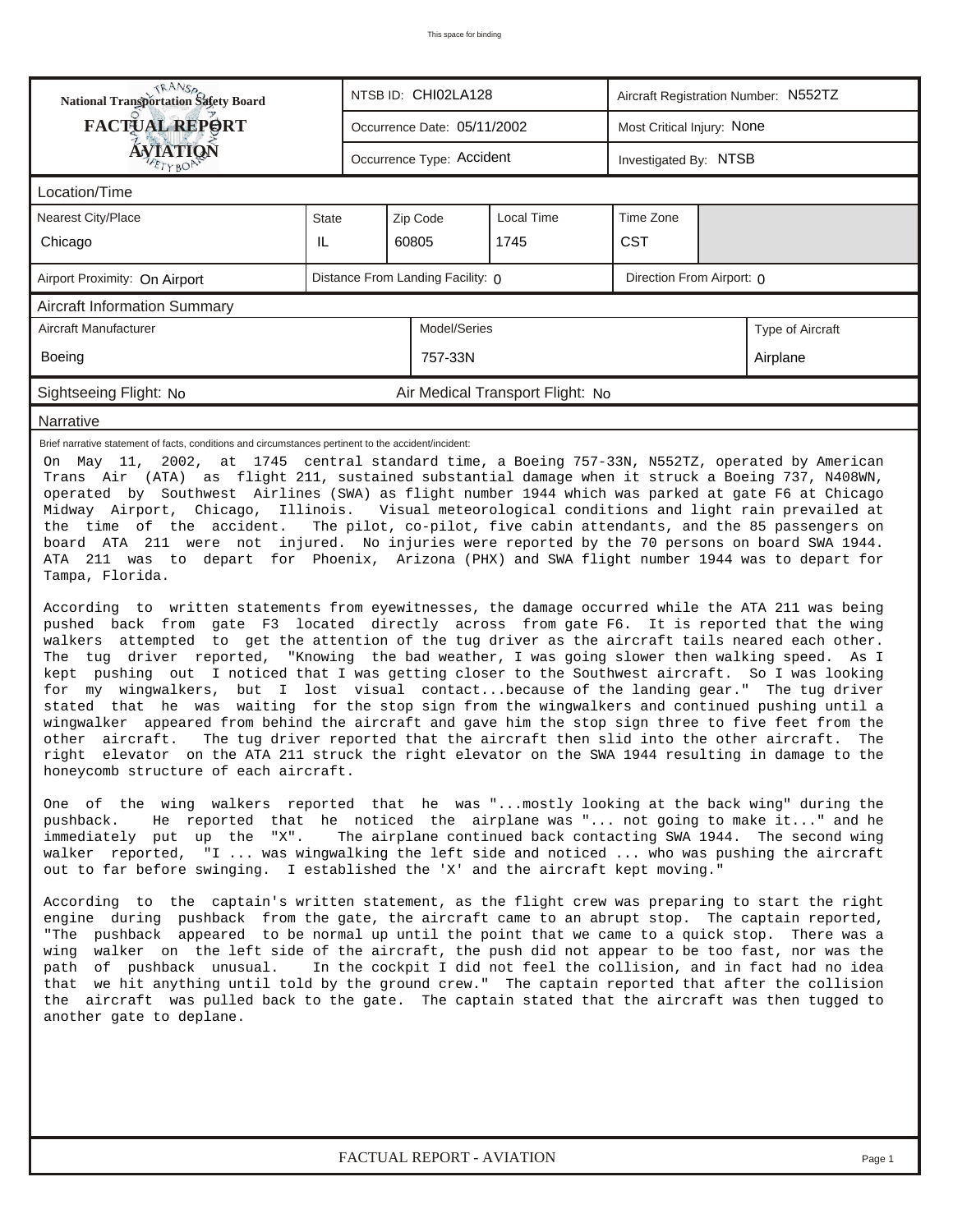| TRANSA<br>National Transportation Safety Board                                  |                                                                                       | NTSB ID: CHI02LA128                                                  |                           |                             |  |  |  |                    |                           |                     |  |
|---------------------------------------------------------------------------------|---------------------------------------------------------------------------------------|----------------------------------------------------------------------|---------------------------|-----------------------------|--|--|--|--------------------|---------------------------|---------------------|--|
| FACTUAL REPORT                                                                  |                                                                                       |                                                                      |                           | Occurrence Date: 05/11/2002 |  |  |  |                    |                           |                     |  |
| <b>AVIATION</b>                                                                 |                                                                                       |                                                                      | Occurrence Type: Accident |                             |  |  |  |                    |                           |                     |  |
| Landing Facility/Approach Information                                           |                                                                                       |                                                                      |                           |                             |  |  |  |                    |                           |                     |  |
| <b>Airport Name</b>                                                             |                                                                                       |                                                                      | Airport ID:               | Runway Width                |  |  |  |                    |                           |                     |  |
| Chicago Midway                                                                  | <b>MDW</b>                                                                            |                                                                      | 616 Ft. MSL               |                             |  |  |  |                    |                           |                     |  |
| Runway Surface Type: Asphalt                                                    |                                                                                       |                                                                      |                           |                             |  |  |  |                    |                           |                     |  |
| Runway Surface Condition: Wet                                                   |                                                                                       |                                                                      |                           |                             |  |  |  |                    |                           |                     |  |
| Type Instrument Approach: NONE                                                  |                                                                                       |                                                                      |                           |                             |  |  |  |                    |                           |                     |  |
| VFR Approach/Landing: None                                                      |                                                                                       |                                                                      |                           |                             |  |  |  |                    |                           |                     |  |
| Aircraft Information                                                            |                                                                                       |                                                                      |                           |                             |  |  |  |                    |                           |                     |  |
| Aircraft Manufacturer<br><b>Boeing</b>                                          |                                                                                       | Model/Series<br>757-33N<br>32586                                     |                           |                             |  |  |  |                    | Serial Number             |                     |  |
| Airworthiness Certificate(s): Transport                                         |                                                                                       |                                                                      |                           |                             |  |  |  |                    |                           |                     |  |
| Landing Gear Type: Retractable - Tricycle                                       |                                                                                       |                                                                      |                           |                             |  |  |  |                    |                           |                     |  |
| Homebuilt Aircraft? No                                                          | Certified Max Gross Wt.<br>Number of Engines: 2<br>Number of Seats: 258<br>270000 LBS |                                                                      |                           |                             |  |  |  |                    |                           |                     |  |
| Engine Type:<br>Turbo Fan                                                       |                                                                                       | Engine Manufacturer:<br>Model/Series:<br>Rolls-Royce<br>RB211-535E4C |                           |                             |  |  |  |                    | Rated Power:<br>43209 LBS |                     |  |
| - Aircraft Inspection Information                                               |                                                                                       |                                                                      |                           |                             |  |  |  |                    |                           |                     |  |
| Type of Last Inspection                                                         |                                                                                       | Date of Last Inspection<br>Time Since Last Inspection                |                           |                             |  |  |  |                    |                           | Airframe Total Time |  |
| <b>Continuous Airworthiness</b>                                                 |                                                                                       | 1989 Hours<br>04/2002                                                |                           |                             |  |  |  | 1989 Hours         |                           |                     |  |
| - Emergency Locator Transmitter (ELT) Information                               |                                                                                       |                                                                      |                           |                             |  |  |  |                    |                           |                     |  |
| ELT Installed? Yes                                                              | ELT Operated? No<br>ELT Aided in Locating Accident Site? No                           |                                                                      |                           |                             |  |  |  |                    |                           |                     |  |
| Owner/Operator Information                                                      |                                                                                       |                                                                      |                           |                             |  |  |  |                    |                           |                     |  |
| Registered Aircraft Owner                                                       | <b>Street Address</b><br>79 S. Main Street MAC U 1254-031                             |                                                                      |                           |                             |  |  |  |                    |                           |                     |  |
| Wells Fargo Bank Northwest                                                      |                                                                                       | <b>State</b><br>City                                                 |                           |                             |  |  |  |                    | Zip Code                  |                     |  |
|                                                                                 | Salt Lake City<br>UT<br><b>Street Address</b>                                         |                                                                      |                           |                             |  |  |  |                    |                           | 84111               |  |
| Operator of Aircraft                                                            | 7337 W. Washington St.                                                                |                                                                      |                           |                             |  |  |  |                    |                           |                     |  |
| American Trans Air                                                              | City<br>Indianapolis                                                                  |                                                                      |                           |                             |  |  |  | <b>State</b><br>IN | Zip Code<br>46231         |                     |  |
| Operator Designator Code: AMTA<br>Operator Does Business As: American Trans Air |                                                                                       |                                                                      |                           |                             |  |  |  |                    |                           |                     |  |
| - Type of U.S. Certificate(s) Held:                                             |                                                                                       |                                                                      |                           |                             |  |  |  |                    |                           |                     |  |
| Air Carrier Operating Certificate(s): Flag Carrier/Domestic                     |                                                                                       |                                                                      |                           |                             |  |  |  |                    |                           |                     |  |
| Operating Certificate:                                                          |                                                                                       |                                                                      |                           | Operator Certificate:       |  |  |  |                    |                           |                     |  |
| Regulation Flight Conducted Under: Part 121: Air Carrier                        |                                                                                       |                                                                      |                           |                             |  |  |  |                    |                           |                     |  |
| Type of Flight Operation Conducted: Scheduled; Domestic; Passenger Only         |                                                                                       |                                                                      |                           |                             |  |  |  |                    |                           |                     |  |
| FACTUAL REPORT - AVIATION<br>Page 2                                             |                                                                                       |                                                                      |                           |                             |  |  |  |                    |                           |                     |  |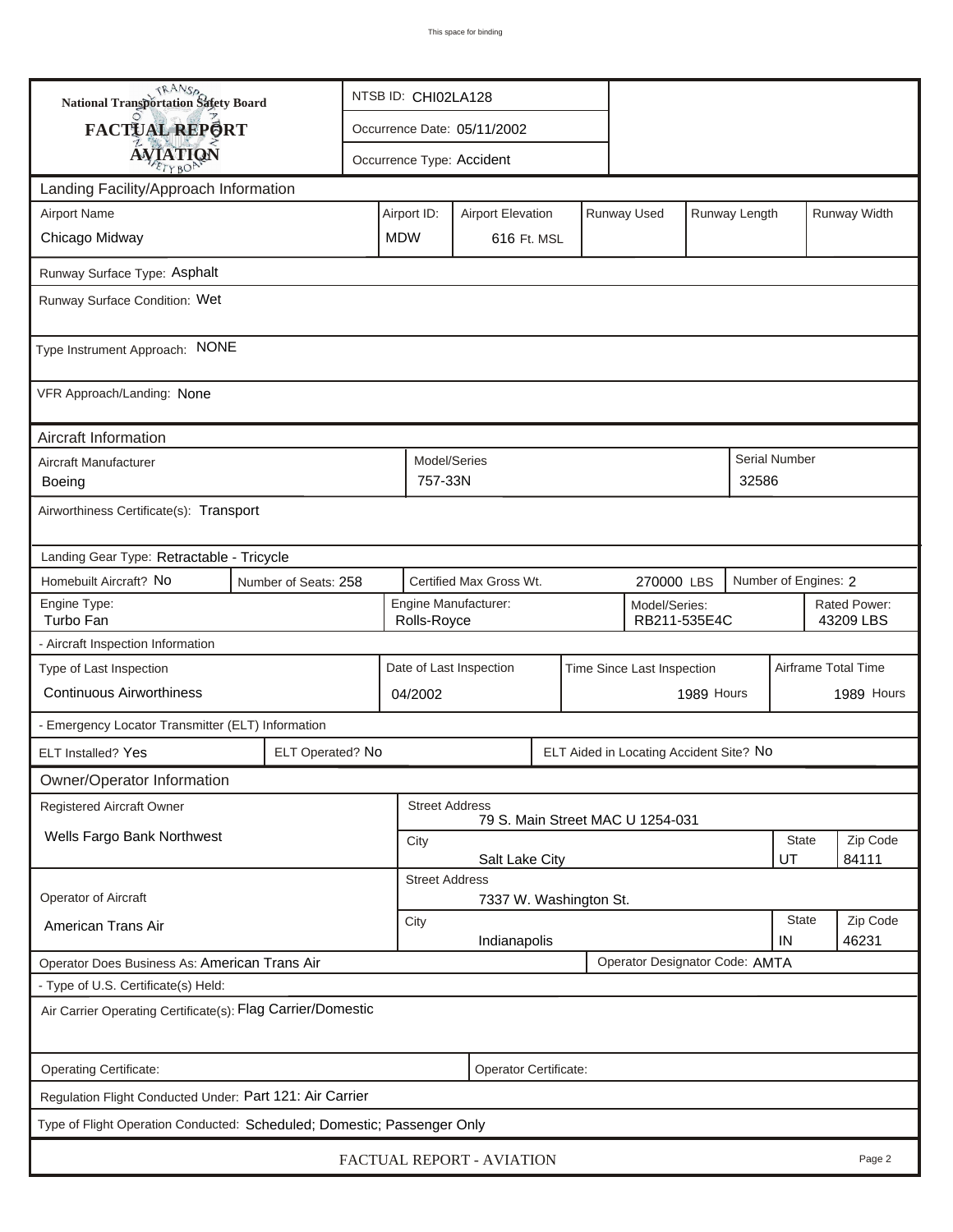| TRANSA<br>NTSB ID: CHI02LA128<br>National Transportation Safety Board                             |                                                             |         |                                                                                         |  |  |                                      |  |              |                                         |                         |                    |    |                |                             |            |
|---------------------------------------------------------------------------------------------------|-------------------------------------------------------------|---------|-----------------------------------------------------------------------------------------|--|--|--------------------------------------|--|--------------|-----------------------------------------|-------------------------|--------------------|----|----------------|-----------------------------|------------|
| FACTUAL REPORT<br>Occurrence Date: 05/11/2002                                                     |                                                             |         |                                                                                         |  |  |                                      |  |              |                                         |                         |                    |    |                |                             |            |
|                                                                                                   |                                                             |         |                                                                                         |  |  |                                      |  |              |                                         |                         |                    |    |                |                             |            |
| <b>AVIATION</b><br>Occurrence Type: Accident                                                      |                                                             |         |                                                                                         |  |  |                                      |  |              |                                         |                         |                    |    |                |                             |            |
| <b>First Pilot Information</b><br>City<br><b>State</b><br>Date of Birth<br>Name                   |                                                             |         |                                                                                         |  |  |                                      |  |              |                                         |                         |                    |    |                |                             |            |
|                                                                                                   |                                                             |         |                                                                                         |  |  |                                      |  |              |                                         |                         |                    |    |                |                             | Age        |
| On File                                                                                           | On File<br>On File<br>On File                               |         |                                                                                         |  |  |                                      |  |              |                                         |                         |                    | 48 |                |                             |            |
| Sex: M                                                                                            | Seat Occupied: Left                                         |         |                                                                                         |  |  | Principal Profession: Civilian Pilot |  |              |                                         |                         |                    |    |                | Certificate Number: On File |            |
| Airline Transport; Commercial<br>Certificate(s):                                                  |                                                             |         |                                                                                         |  |  |                                      |  |              |                                         |                         |                    |    |                |                             |            |
| Airplane Rating(s):<br>Multi-engine Land; Single-engine Land                                      |                                                             |         |                                                                                         |  |  |                                      |  |              |                                         |                         |                    |    |                |                             |            |
|                                                                                                   | Rotorcraft/Glider/LTA: None                                 |         |                                                                                         |  |  |                                      |  |              |                                         |                         |                    |    |                |                             |            |
|                                                                                                   | Instrument Rating(s):<br>Airplane                           |         |                                                                                         |  |  |                                      |  |              |                                         |                         |                    |    |                |                             |            |
|                                                                                                   |                                                             |         |                                                                                         |  |  |                                      |  |              |                                         |                         |                    |    |                |                             |            |
| None<br>Instructor Rating(s):                                                                     |                                                             |         |                                                                                         |  |  |                                      |  |              |                                         |                         |                    |    |                |                             |            |
|                                                                                                   | Type Rating/Endorsement for Accident/Incident Aircraft? Yes |         |                                                                                         |  |  |                                      |  |              | Current Biennial Flight Review? 04/2002 |                         |                    |    |                |                             |            |
|                                                                                                   | Medical Cert.: Class 1                                      |         |                                                                                         |  |  |                                      |  |              |                                         |                         |                    |    |                |                             |            |
| Medical Cert. Status: Valid Medical--w/ waivers/lim.<br>Date of Last Medical Exam: 04/2002        |                                                             |         |                                                                                         |  |  |                                      |  |              |                                         |                         |                    |    |                |                             |            |
| - Flight Time Matrix                                                                              |                                                             | All A/C | Airplane<br>Airplane<br>This Make<br>Night<br>Mult-Engine<br>and Model<br>Single Engine |  |  |                                      |  | Actual       | Instrument                              | Rotorcraft<br>Simulated |                    |    | Glider         | Lighter<br>Than Air         |            |
| <b>Total Time</b>                                                                                 |                                                             | 15871   |                                                                                         |  |  |                                      |  |              |                                         |                         |                    |    |                |                             |            |
|                                                                                                   | Pilot In Command(PIC)                                       |         |                                                                                         |  |  |                                      |  |              |                                         |                         |                    |    |                |                             |            |
| Instructor                                                                                        |                                                             |         |                                                                                         |  |  |                                      |  |              |                                         |                         |                    |    |                |                             |            |
| Last 90 Days                                                                                      |                                                             | 207     |                                                                                         |  |  |                                      |  |              |                                         |                         |                    |    |                |                             |            |
| Last 30 Days                                                                                      |                                                             | 56      |                                                                                         |  |  |                                      |  |              |                                         |                         |                    |    |                |                             |            |
| Last 24 Hours                                                                                     |                                                             |         |                                                                                         |  |  |                                      |  |              |                                         |                         |                    |    |                |                             |            |
| Seatbelt Used? Yes<br>Toxicology Performed? No<br>Second Pilot? Yes<br>Shoulder Harness Used? Yes |                                                             |         |                                                                                         |  |  |                                      |  |              |                                         |                         |                    |    |                |                             |            |
|                                                                                                   |                                                             |         |                                                                                         |  |  |                                      |  |              |                                         |                         |                    |    |                |                             |            |
| Flight Plan/Itinerary                                                                             |                                                             |         |                                                                                         |  |  |                                      |  |              |                                         |                         |                    |    |                |                             |            |
|                                                                                                   | Type of Flight Plan Filed: IFR                              |         |                                                                                         |  |  |                                      |  |              |                                         |                         |                    |    |                |                             |            |
| Departure Point                                                                                   |                                                             |         |                                                                                         |  |  |                                      |  | <b>State</b> |                                         | Airport Identifier      |                    |    | Departure Time |                             | Time Zone  |
| Same as Accident/Incident Location                                                                |                                                             |         |                                                                                         |  |  |                                      |  |              |                                         | <b>MDW</b>              |                    |    |                |                             | <b>CDT</b> |
| Destination                                                                                       |                                                             |         |                                                                                         |  |  |                                      |  | <b>State</b> |                                         |                         | Airport Identifier |    |                |                             |            |
| PHX<br>Phoenix<br>AZ                                                                              |                                                             |         |                                                                                         |  |  |                                      |  |              |                                         |                         |                    |    |                |                             |            |
| Type of Clearance: IFR                                                                            |                                                             |         |                                                                                         |  |  |                                      |  |              |                                         |                         |                    |    |                |                             |            |
| Type of Airspace:                                                                                 | Class C                                                     |         |                                                                                         |  |  |                                      |  |              |                                         |                         |                    |    |                |                             |            |
|                                                                                                   | Weather Information                                         |         |                                                                                         |  |  |                                      |  |              |                                         |                         |                    |    |                |                             |            |
| Source of Briefing:                                                                               |                                                             |         |                                                                                         |  |  |                                      |  |              |                                         |                         |                    |    |                |                             |            |
|                                                                                                   | Company                                                     |         |                                                                                         |  |  |                                      |  |              |                                         |                         |                    |    |                |                             |            |
|                                                                                                   |                                                             |         |                                                                                         |  |  |                                      |  |              |                                         |                         |                    |    |                |                             |            |
|                                                                                                   | Method of Briefing: In Person                               |         |                                                                                         |  |  |                                      |  |              |                                         |                         |                    |    |                |                             |            |
|                                                                                                   |                                                             |         |                                                                                         |  |  | FACTUAL REPORT - AVIATION            |  |              |                                         |                         |                    |    |                |                             | Page 3     |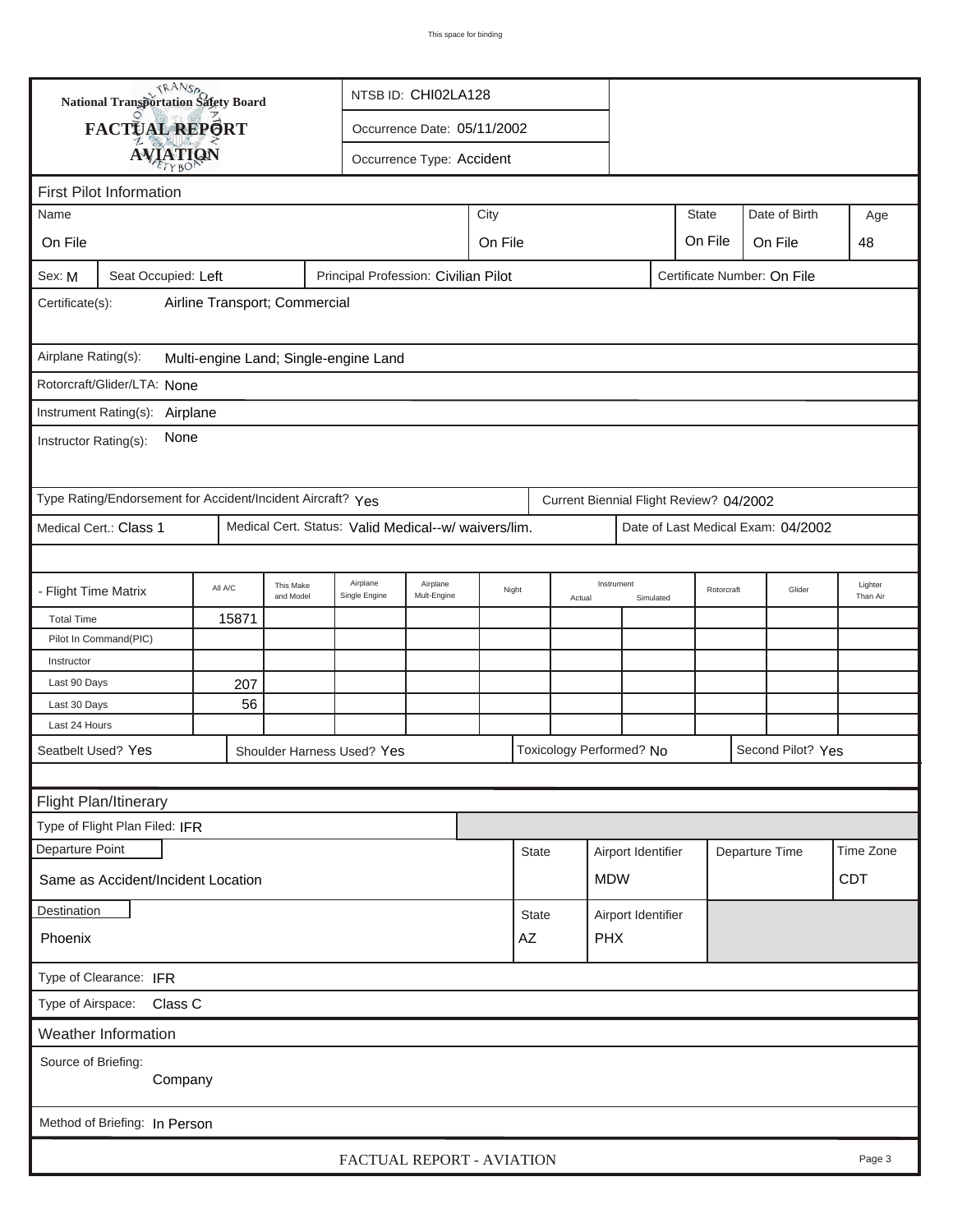| FACTUAL REPORT<br>Occurrence Date: 05/11/2002<br><b>AVIATION</b><br>Occurrence Type: Accident<br>Weather Information<br>WOF ID<br>Time Zone<br><b>Observation Time</b><br><b>WOF Elevation</b><br>WOF Distance From Accident Site<br>Direction From Accident Site<br><b>KMDW</b><br>1753<br><b>CST</b><br>616 Ft. MSL<br>0 Deg. Mag.<br>0 NM<br>Sky/Lowest Cloud Condition: Unknown<br>Ft. AGL<br>Condition of Light: Day<br>Lowest Ceiling: Broken<br>1000 Ft. AGL<br>$10$<br>30.12<br>Visibility:<br><b>SM</b><br>Altimeter:<br>8°C<br>Dew Point:<br>7 °C<br>Temperature:<br>Wind Direction: 110<br>Density Altitude:<br>$-316$<br>Wind Speed: 12<br>Gusts:<br>Weather Condtions at Accident Site: Visual Conditions<br>Visibility (RVR):<br>Visibility (RVV)<br>Ft.<br><b>SM</b><br>Intensity of Precipitation: Light<br>Restrictions to Visibility: None<br>Rain<br>Type of Precipitation:<br><b>Accident Information</b><br>Aircraft Damage: Substantial<br>Aircraft Fire: None<br>Aircraft Explosion None<br>Classification: U.S. Registered/U.S. Soil<br>- Injury Summary Matrix<br><b>TOTAL</b><br>Fatal<br>Serious<br>Minor<br>None<br><b>First Pilot</b><br>1<br>Second Pilot<br>1<br><b>Student Pilot</b><br>Flight Instructor<br>Check Pilot<br><b>Flight Engineer</b><br>5<br>5 <sup>1</sup><br>Cabin Attendants<br>Other Crew<br>Passengers |  | <b>National Transportation Safety Board</b> |  | NTSB ID: CHI02LA128       |  |    |    |  |  |  |  |  |        |
|-----------------------------------------------------------------------------------------------------------------------------------------------------------------------------------------------------------------------------------------------------------------------------------------------------------------------------------------------------------------------------------------------------------------------------------------------------------------------------------------------------------------------------------------------------------------------------------------------------------------------------------------------------------------------------------------------------------------------------------------------------------------------------------------------------------------------------------------------------------------------------------------------------------------------------------------------------------------------------------------------------------------------------------------------------------------------------------------------------------------------------------------------------------------------------------------------------------------------------------------------------------------------------------------------------------------------------------------------------------|--|---------------------------------------------|--|---------------------------|--|----|----|--|--|--|--|--|--------|
|                                                                                                                                                                                                                                                                                                                                                                                                                                                                                                                                                                                                                                                                                                                                                                                                                                                                                                                                                                                                                                                                                                                                                                                                                                                                                                                                                           |  |                                             |  |                           |  |    |    |  |  |  |  |  |        |
|                                                                                                                                                                                                                                                                                                                                                                                                                                                                                                                                                                                                                                                                                                                                                                                                                                                                                                                                                                                                                                                                                                                                                                                                                                                                                                                                                           |  |                                             |  |                           |  |    |    |  |  |  |  |  |        |
|                                                                                                                                                                                                                                                                                                                                                                                                                                                                                                                                                                                                                                                                                                                                                                                                                                                                                                                                                                                                                                                                                                                                                                                                                                                                                                                                                           |  |                                             |  |                           |  |    |    |  |  |  |  |  |        |
|                                                                                                                                                                                                                                                                                                                                                                                                                                                                                                                                                                                                                                                                                                                                                                                                                                                                                                                                                                                                                                                                                                                                                                                                                                                                                                                                                           |  |                                             |  |                           |  |    |    |  |  |  |  |  |        |
|                                                                                                                                                                                                                                                                                                                                                                                                                                                                                                                                                                                                                                                                                                                                                                                                                                                                                                                                                                                                                                                                                                                                                                                                                                                                                                                                                           |  |                                             |  |                           |  |    |    |  |  |  |  |  |        |
|                                                                                                                                                                                                                                                                                                                                                                                                                                                                                                                                                                                                                                                                                                                                                                                                                                                                                                                                                                                                                                                                                                                                                                                                                                                                                                                                                           |  |                                             |  |                           |  |    |    |  |  |  |  |  |        |
|                                                                                                                                                                                                                                                                                                                                                                                                                                                                                                                                                                                                                                                                                                                                                                                                                                                                                                                                                                                                                                                                                                                                                                                                                                                                                                                                                           |  |                                             |  |                           |  |    |    |  |  |  |  |  |        |
|                                                                                                                                                                                                                                                                                                                                                                                                                                                                                                                                                                                                                                                                                                                                                                                                                                                                                                                                                                                                                                                                                                                                                                                                                                                                                                                                                           |  |                                             |  |                           |  |    |    |  |  |  |  |  | "Hg    |
|                                                                                                                                                                                                                                                                                                                                                                                                                                                                                                                                                                                                                                                                                                                                                                                                                                                                                                                                                                                                                                                                                                                                                                                                                                                                                                                                                           |  | Ft.                                         |  |                           |  |    |    |  |  |  |  |  |        |
|                                                                                                                                                                                                                                                                                                                                                                                                                                                                                                                                                                                                                                                                                                                                                                                                                                                                                                                                                                                                                                                                                                                                                                                                                                                                                                                                                           |  |                                             |  |                           |  |    |    |  |  |  |  |  |        |
|                                                                                                                                                                                                                                                                                                                                                                                                                                                                                                                                                                                                                                                                                                                                                                                                                                                                                                                                                                                                                                                                                                                                                                                                                                                                                                                                                           |  |                                             |  |                           |  |    |    |  |  |  |  |  |        |
|                                                                                                                                                                                                                                                                                                                                                                                                                                                                                                                                                                                                                                                                                                                                                                                                                                                                                                                                                                                                                                                                                                                                                                                                                                                                                                                                                           |  |                                             |  |                           |  |    |    |  |  |  |  |  |        |
|                                                                                                                                                                                                                                                                                                                                                                                                                                                                                                                                                                                                                                                                                                                                                                                                                                                                                                                                                                                                                                                                                                                                                                                                                                                                                                                                                           |  |                                             |  |                           |  |    |    |  |  |  |  |  |        |
|                                                                                                                                                                                                                                                                                                                                                                                                                                                                                                                                                                                                                                                                                                                                                                                                                                                                                                                                                                                                                                                                                                                                                                                                                                                                                                                                                           |  |                                             |  |                           |  |    |    |  |  |  |  |  |        |
|                                                                                                                                                                                                                                                                                                                                                                                                                                                                                                                                                                                                                                                                                                                                                                                                                                                                                                                                                                                                                                                                                                                                                                                                                                                                                                                                                           |  |                                             |  |                           |  |    |    |  |  |  |  |  |        |
|                                                                                                                                                                                                                                                                                                                                                                                                                                                                                                                                                                                                                                                                                                                                                                                                                                                                                                                                                                                                                                                                                                                                                                                                                                                                                                                                                           |  |                                             |  |                           |  |    |    |  |  |  |  |  |        |
|                                                                                                                                                                                                                                                                                                                                                                                                                                                                                                                                                                                                                                                                                                                                                                                                                                                                                                                                                                                                                                                                                                                                                                                                                                                                                                                                                           |  |                                             |  |                           |  |    |    |  |  |  |  |  |        |
|                                                                                                                                                                                                                                                                                                                                                                                                                                                                                                                                                                                                                                                                                                                                                                                                                                                                                                                                                                                                                                                                                                                                                                                                                                                                                                                                                           |  |                                             |  |                           |  |    |    |  |  |  |  |  |        |
|                                                                                                                                                                                                                                                                                                                                                                                                                                                                                                                                                                                                                                                                                                                                                                                                                                                                                                                                                                                                                                                                                                                                                                                                                                                                                                                                                           |  |                                             |  |                           |  |    |    |  |  |  |  |  |        |
|                                                                                                                                                                                                                                                                                                                                                                                                                                                                                                                                                                                                                                                                                                                                                                                                                                                                                                                                                                                                                                                                                                                                                                                                                                                                                                                                                           |  |                                             |  |                           |  |    |    |  |  |  |  |  |        |
|                                                                                                                                                                                                                                                                                                                                                                                                                                                                                                                                                                                                                                                                                                                                                                                                                                                                                                                                                                                                                                                                                                                                                                                                                                                                                                                                                           |  |                                             |  |                           |  |    |    |  |  |  |  |  |        |
|                                                                                                                                                                                                                                                                                                                                                                                                                                                                                                                                                                                                                                                                                                                                                                                                                                                                                                                                                                                                                                                                                                                                                                                                                                                                                                                                                           |  |                                             |  |                           |  |    |    |  |  |  |  |  |        |
|                                                                                                                                                                                                                                                                                                                                                                                                                                                                                                                                                                                                                                                                                                                                                                                                                                                                                                                                                                                                                                                                                                                                                                                                                                                                                                                                                           |  |                                             |  |                           |  |    |    |  |  |  |  |  |        |
|                                                                                                                                                                                                                                                                                                                                                                                                                                                                                                                                                                                                                                                                                                                                                                                                                                                                                                                                                                                                                                                                                                                                                                                                                                                                                                                                                           |  |                                             |  |                           |  |    |    |  |  |  |  |  |        |
|                                                                                                                                                                                                                                                                                                                                                                                                                                                                                                                                                                                                                                                                                                                                                                                                                                                                                                                                                                                                                                                                                                                                                                                                                                                                                                                                                           |  |                                             |  |                           |  |    |    |  |  |  |  |  |        |
|                                                                                                                                                                                                                                                                                                                                                                                                                                                                                                                                                                                                                                                                                                                                                                                                                                                                                                                                                                                                                                                                                                                                                                                                                                                                                                                                                           |  |                                             |  |                           |  |    |    |  |  |  |  |  |        |
|                                                                                                                                                                                                                                                                                                                                                                                                                                                                                                                                                                                                                                                                                                                                                                                                                                                                                                                                                                                                                                                                                                                                                                                                                                                                                                                                                           |  |                                             |  |                           |  |    |    |  |  |  |  |  |        |
|                                                                                                                                                                                                                                                                                                                                                                                                                                                                                                                                                                                                                                                                                                                                                                                                                                                                                                                                                                                                                                                                                                                                                                                                                                                                                                                                                           |  |                                             |  |                           |  | 85 | 85 |  |  |  |  |  |        |
| - TOTAL ABOARD -<br>92<br>92                                                                                                                                                                                                                                                                                                                                                                                                                                                                                                                                                                                                                                                                                                                                                                                                                                                                                                                                                                                                                                                                                                                                                                                                                                                                                                                              |  |                                             |  |                           |  |    |    |  |  |  |  |  |        |
| Other Ground                                                                                                                                                                                                                                                                                                                                                                                                                                                                                                                                                                                                                                                                                                                                                                                                                                                                                                                                                                                                                                                                                                                                                                                                                                                                                                                                              |  |                                             |  |                           |  |    |    |  |  |  |  |  |        |
| - GRAND TOTAL -<br>92<br>92                                                                                                                                                                                                                                                                                                                                                                                                                                                                                                                                                                                                                                                                                                                                                                                                                                                                                                                                                                                                                                                                                                                                                                                                                                                                                                                               |  |                                             |  |                           |  |    |    |  |  |  |  |  |        |
|                                                                                                                                                                                                                                                                                                                                                                                                                                                                                                                                                                                                                                                                                                                                                                                                                                                                                                                                                                                                                                                                                                                                                                                                                                                                                                                                                           |  |                                             |  | FACTUAL REPORT - AVIATION |  |    |    |  |  |  |  |  | Page 4 |